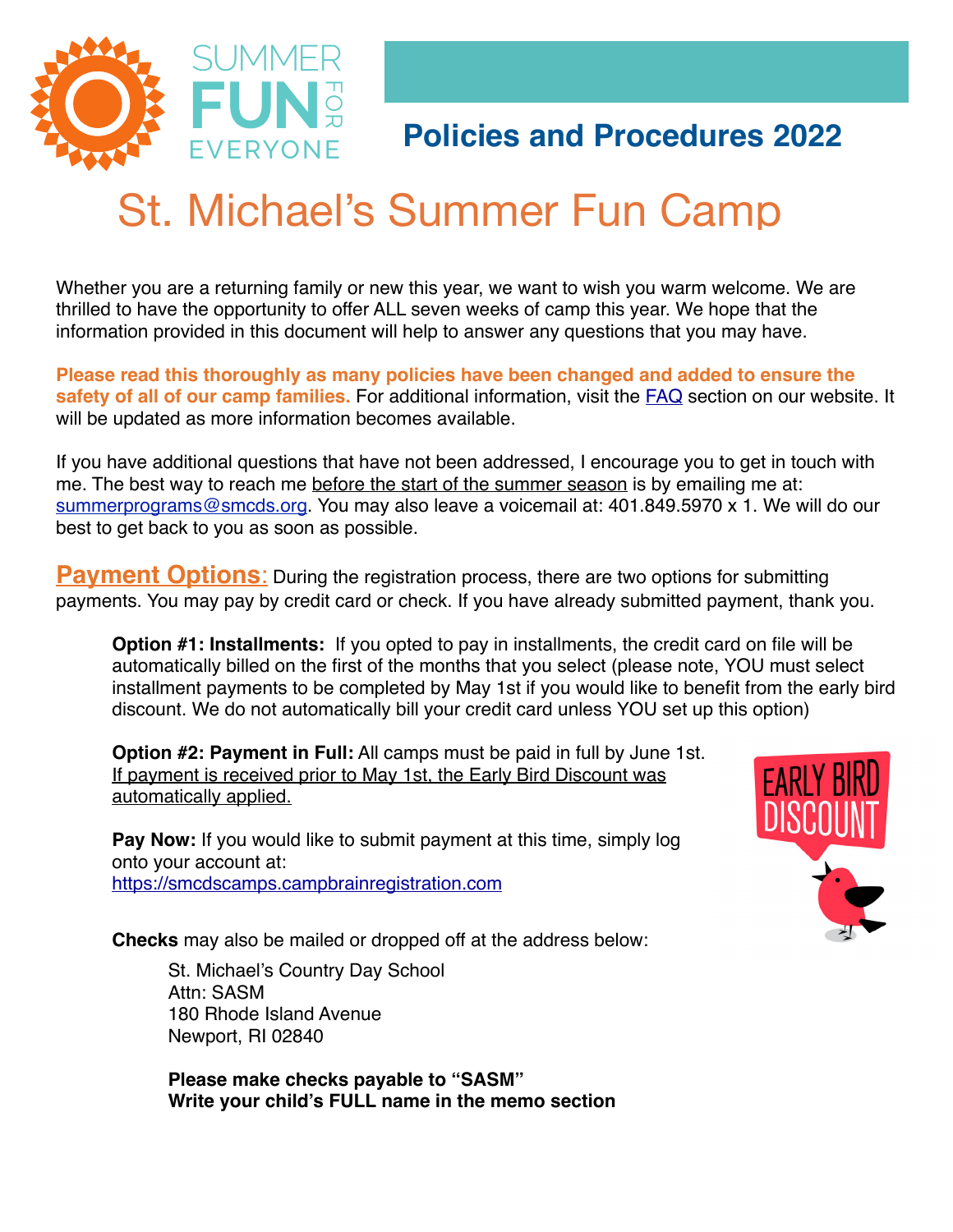**Medical Forms:** If you have already submitted the digital online medical forms, thank you.

#### **ALL of the items BELOW are required to ensure participation in camp.**

- 1. Completed online **Camp Medical Form** inclu[ding insurance information \(this may be](https://smcdscamps.campbrainregistration.com) accessed by logging back into your account at:<https://smcdscamps.campbrainregistration.com>
- 2. Completed **Digital Immunization Waiver** to acknowledge that the immunizations are up to date. **We do NOT require immunization records, please do not send.**
- 3. For campers requiring **epi-pens** and/or **inhalers** an **Emergency Action Plan** is required from your doctor. **Students without the completed Emergency Action Plan from their doctor will not be permitted into camp.**

## **Allergies/Medication:**

**All campers with allergies are advised to email a letter from your doctor prior to the start of camp letting us know that your child may exhibit symptoms.** This will help to alleviate concerns over visible symptoms.

- 1. Please note that this camp has a strictly enforced **NO-NUT** policy.
- 2. Our counselors will be informed of any allergies in their groups each week.
- 3. ALL **epi-pens** and **inhalers** must be labeled with original packaging and given to your child's counselor at Monday morning drop off and will be returned on Friday afternoon during dismissal.



4. **Please make sure all prescriptions are up to date.**

**Pool Protocols**: All campers age 4 and up (excluding Enrichment Camp unless they sign up for a full day), will have the opportunity to swim in our in-ground pool for 30 - 45 minutes each day, weather permitting as well as another 45 minutes if they sign up for the extended day.

#### **Pool Safety:**

A certified lifeguard will oversee the pool along with your camper's counselors.

**Flotation Devices:** All campers age 4 & 5 are required to wear a flotation device in the enclosed pool area at all times. Families must provide labeled flotation devices. They may be stored in your child's cubby for the week.

**Toilet Training Policy:** ALL children ages 3 and up must be FULLY potty trained in order to participate in camp as agreed upon during the registration process. If this was an oversight on your part, kindly contact the camp director for a full refund ASAP (no cancellation fee will be charged). Once camp starts, no refunds can be provided. 2 year olds that are enrolled in the **Tiny Tots Camp** do not need to be fully potty trained as there are smaller ratios and regulations in place to accommodate the developmental needs of this age group.

**COVID Specific Procedures:** Supplemental information about the school's medical procedures and other COVID protocols will be available as a separate document and updated as information becomes available to us.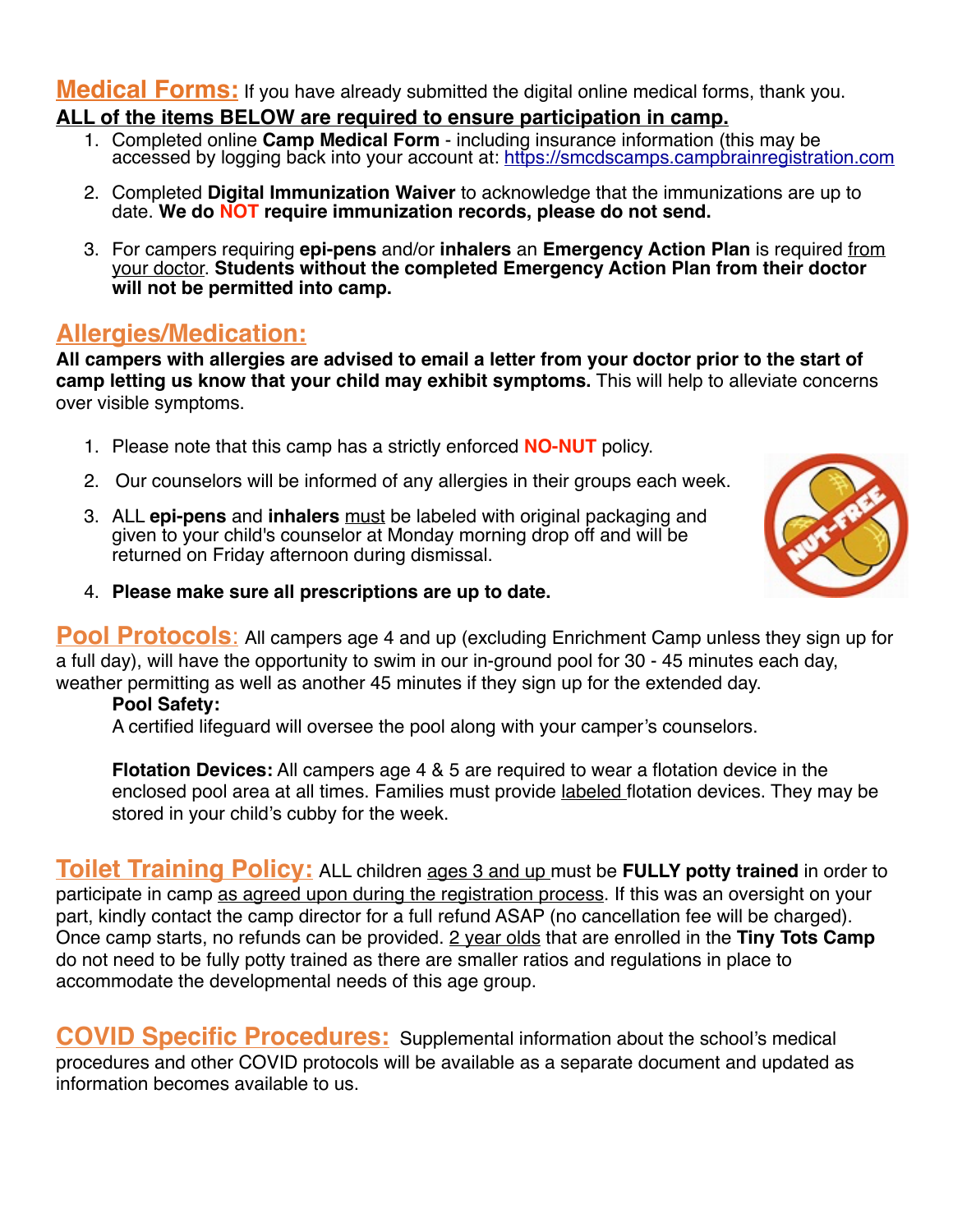**Arrival/Dismissal:** This year, due to more relaxed COVID guidelines, parents will be asked to walk their children to the designated OUTSIDE check in area for their child's camp to sign in with their counselor.

### **Arrival Procedures:**

1. All Summer Fun campers will get dropped off using the Rhode Island Avenue Entrance.

Theatre Campers should enter on the Gibbs Avenue Parking

#### Lot.

- 2. Families/Caregivers are not permitted to enter the school.
- 3. We request that the same person pick up and drop off campers each day.
- 4. Campers will be **dropped off and picked up at the same location each day.**

Signs will be posted and families will be directed to the designated drop off/pick up locations for each camp.

## **Dismissal Procedures:**

 Your promptness is greatly appreciated as many of our counselors go directly to their extended camp day position after dismissal.

- 1. **Half Day Pick-up Procedures:** Pick up is at 1pm
- 2. **Full Day Pick-up Procedures:** Pick up is at 2:45pm
- 3. **Childcare After Camp (CAC) Pick- Up:** This is offered to children aged **4 & 5 only**
	- a. Campers must be pre-registered for one of two pick up times
		- b. Campers must be picked up at **1:45pm or 2:45pm only**
		- c. Campers will be picked up at early childhood playground gate to the left of the door that the enter in the morning.
			- In the case of inclement weather, pickup will be just outside the door that they enter each morning.
		- d. Please pack an extra labeled NUT-Free snack for **CAC** each day.

**Late Pick up Fees:** Campers that are picked up late more than on time will incur a \$12 fee per incident and charged \$5 thereafter for every 15 minute increment past pick up time.

#### **Pick-Up procedures for anyone other than Caregivers:**

Campers will only be released to parents/caregivers or those listed on the *pick-up authorization form*  that was filled out during registration.

**To add someone to this list,** you may do so during registration or you may log back into your account at:<https://smcdscamps.campbrainregistration.com>

These individuals will also be **required to present a photo I.D. for their initial pick-up only**.

**Morning Adventures Drop-Off Separation Challenges:** It is a common occurrence for campers of this age to exhibit some apprehension at the initial drop off- particularly the first week of camp. Rest assured, that our counselors are equipped to help ease this situation by providing a safe and nurturing environment that they can truly feel a part of. In order to assist with this transition, we suggest making your goodbye's as short and sweet as possible.

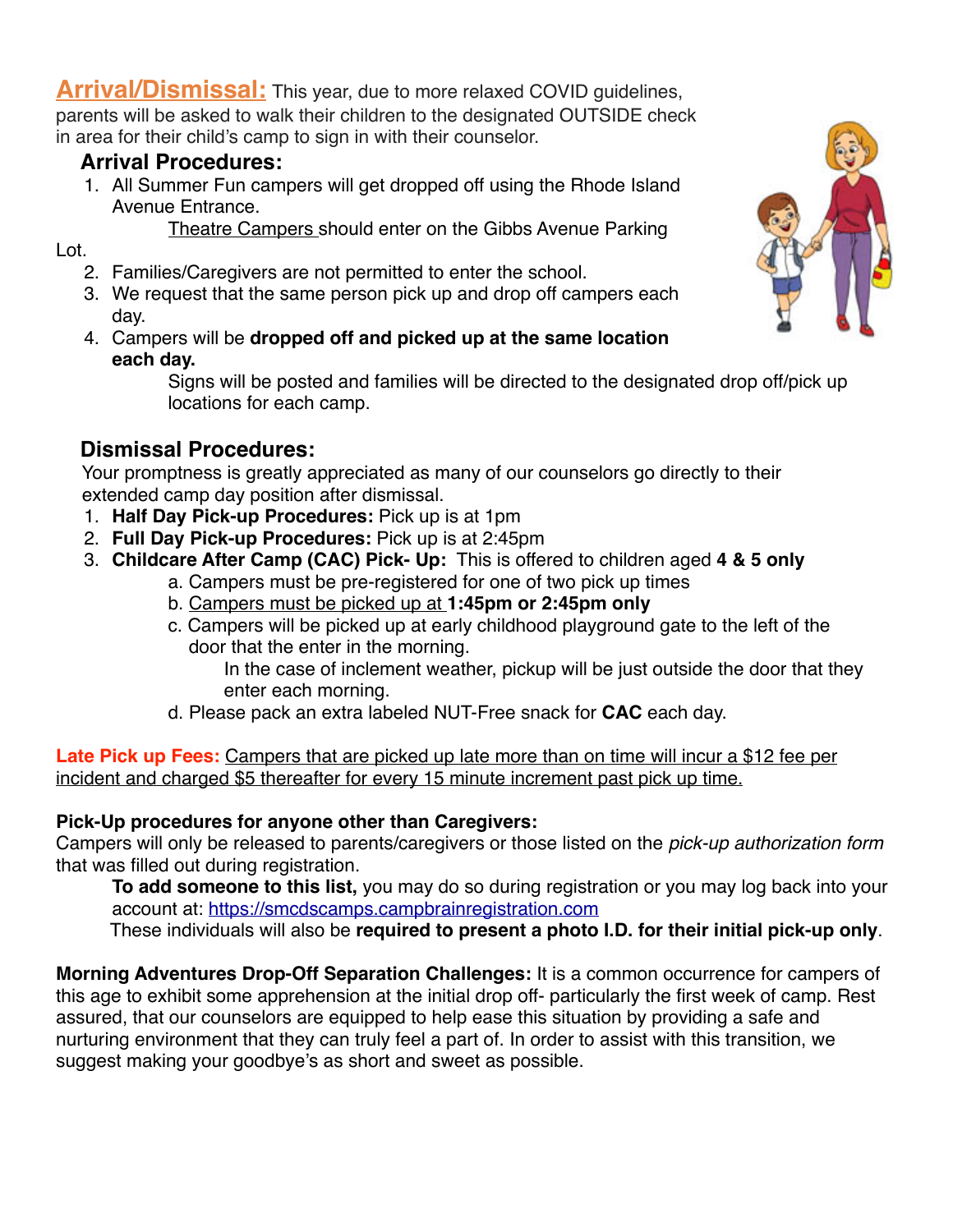# **Signing up for Additional Camps and Extended Care**

If you decide to sign your camper up for any additional camp(s) or to add Childcare After Camp (4/5's only), please do so no later than **the Wednesday before** (this cut-off is necessary in order to ensure proper staffing is in place)

**Cancellation and General Sick Policy:** Camps cancelled with 21 days notice or more will receive a full refund minus a \$50 Cancellation Fee per week of camp, per camper. Camps cancelled with 14 – 20 days notice will receive a 50% refund. Thereafter, no reimbursement will be issued. If a child misses a day of camp due to illness or for any other reason, we are unable to offer a make-up day.

**Cancellation due to Covid:** Due to the evolving situation surrounding COVID-19, we are extending our cancellation policy this year. In the case of **St. Michael's** cancelling any camp session due to the pandemic, families will have the choice of using the credit towards another session of camp (including in 2023) or being reimbursed the full amount (including deposit).

> Scroll Down to the last page for a printable "What to Pack" checklist below!